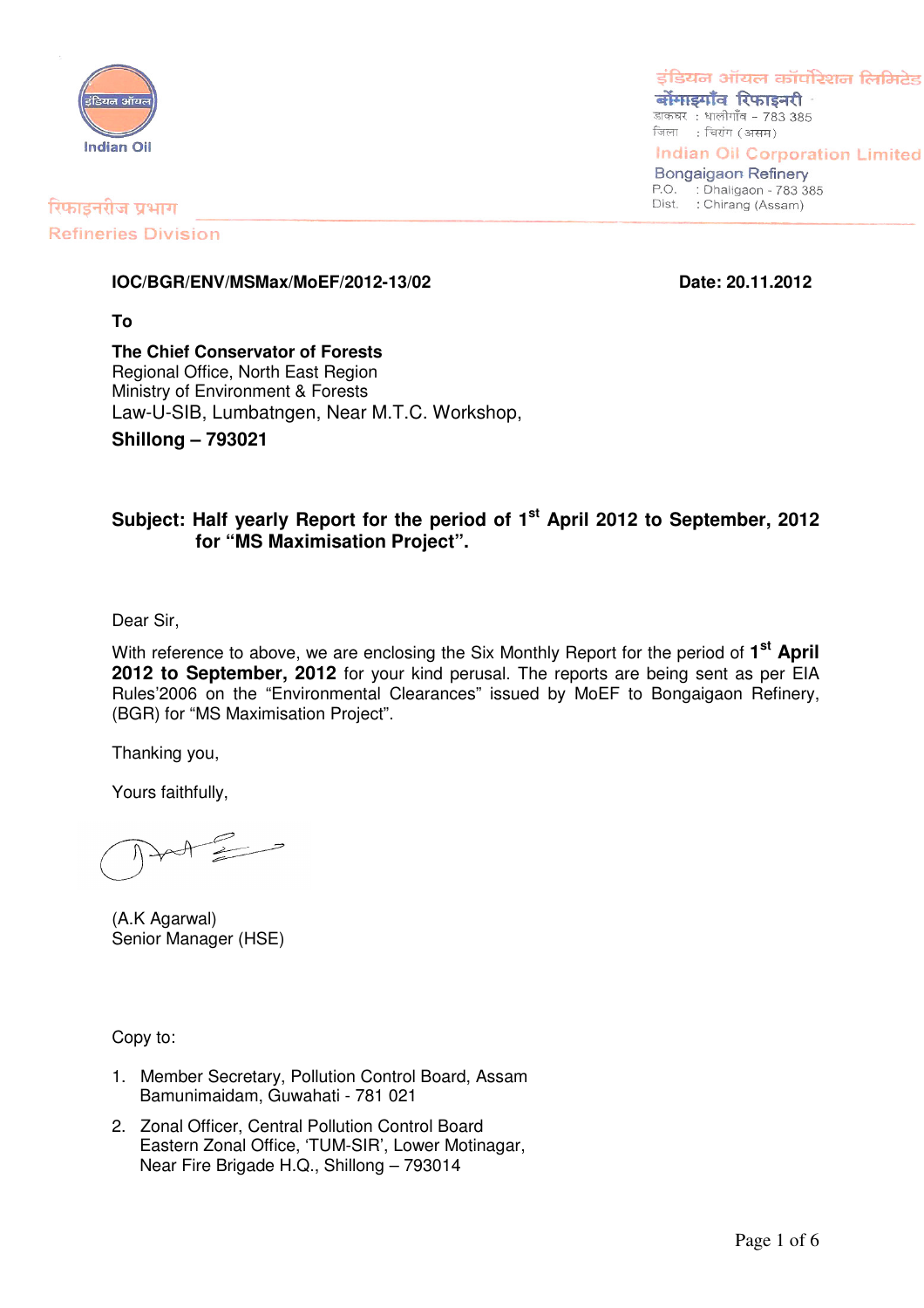## **Status of MS Maximisation Project**

# **(1 st April 2012 to 30 th September, 2012)**

Environmental Clearance for "Expansion of Pretreater & Reformer from 107,000 TPA to 160,000 TPA of Naphtha for Motor Spirit (MS) Maximisation Project" at Dhaligaon, Chirang, Assam by M/s Bongaigaon Refinery & Petrochemicals Ltd. vide MoEF's letter No. J.11011/375/2006-IA-II (I) dated 22/03/2007;

### **Project was commissioned on 31.01.2009**

| SI.<br>No. | <b>Specific Conditions</b>                                                                                                                                                                                                                                                                                                                                                                                                                                                                                                                                                                  | <b>Compliance Status</b>                                                                                                                                                                                                                                                                                                                                                            |
|------------|---------------------------------------------------------------------------------------------------------------------------------------------------------------------------------------------------------------------------------------------------------------------------------------------------------------------------------------------------------------------------------------------------------------------------------------------------------------------------------------------------------------------------------------------------------------------------------------------|-------------------------------------------------------------------------------------------------------------------------------------------------------------------------------------------------------------------------------------------------------------------------------------------------------------------------------------------------------------------------------------|
| (i)        | The gaseous emissions (SO2, NOx, HC, VOC<br>and Benzene) from various process units shall<br>conform to the standards prescribed by the<br>concerned State Pollution Control Board. All the<br>measures detailed in the EMP and response to<br>the Public Hearing shall be taken to control the<br>point/stack and fugitive gaseous emissions from<br>the proposed facilities, process plants and<br>storage units etc. for ensuring that the ambient<br>air quality around the Refinery due to the<br>expansion is maintained at the predicted 24<br>hourly average maximum concentration. | complied<br>The gaseous emission are within limits, the HC<br>detectors give continuous reading<br>of<br>the<br>emissions at various locations.                                                                                                                                                                                                                                     |
| (ii)       | There will be no increase in the pollution load<br>for any parameter, except the waste water and<br>solid waste generation, due to the expansion<br>project.                                                                                                                                                                                                                                                                                                                                                                                                                                | No increase in emission pollutant load.                                                                                                                                                                                                                                                                                                                                             |
| (iii)      | No additional stack is envisaged for the revamp<br>of Pretreater and Reformer.                                                                                                                                                                                                                                                                                                                                                                                                                                                                                                              | No new stack in the project                                                                                                                                                                                                                                                                                                                                                         |
| (iv)       | The emission levels of the other pollutants shall<br>remain within the existing levels.                                                                                                                                                                                                                                                                                                                                                                                                                                                                                                     | The emission levels of the other pollutants are<br>within the existing levels                                                                                                                                                                                                                                                                                                       |
| (v)        | Low Sulphur internal fuel oil & fuel gas will be<br>fired in process heaters and boilers.                                                                                                                                                                                                                                                                                                                                                                                                                                                                                                   | Low sulphur fuel oil & low sulphur fuel gas is<br>only burnt in the system                                                                                                                                                                                                                                                                                                          |
| (vi)       | Quarterly monitoring of fugitive emissions will<br>be carried out by Fugitive Emission Detectors<br>(GMI Leak Surveyor). Guidelines of CPCB will<br>be followed for monitoring fugitive emissions.                                                                                                                                                                                                                                                                                                                                                                                          | Quarterly Fugitive Emission Survey is carried<br>out using GMI Leak Detector as per new CPCB<br>Guidelines for monitoring                                                                                                                                                                                                                                                           |
| (vii)      | For<br>control<br>of<br>fugitive<br>emissions,<br>all<br>unsaturated hydrocarbons will be routed to the<br>system. The flare system shall<br>flare<br>be<br>designed for smokeless burning.                                                                                                                                                                                                                                                                                                                                                                                                 | There is no open vent. All process systems are<br>routed to the Flare Gas Recovery system.                                                                                                                                                                                                                                                                                          |
| (viii)     | Flare Gas Recovery System will be installed for<br>reduction of Hydrocarbon loss and emissions of<br>VOCs, NOx, $SO_2$ & $CO_2$ to the environment.                                                                                                                                                                                                                                                                                                                                                                                                                                         | FGRS was commissioned on 2 <sup>nd</sup> August, 2009.                                                                                                                                                                                                                                                                                                                              |
| (ix)       | Regular Ambient Air Quality Monitoring shall be<br>carried out. The location and results of existing<br>monitoring<br>stations will<br>be<br>reviewed<br><sub>in</sub><br>consultation with the concerned State Pollution<br>Control Board based on the occurrence of<br>maximum ground level concentration and<br>downwind direction of wind. Additional stations<br>shall be set up, if required. It will be ensured<br>that at least one monitoring station is set up in<br>up-wind & in down-wind direction along with<br>those in other directions.                                    | Regular Ambient Air Quality Monitoring is being<br>carried out. The locations of ambient stations are<br>decided on the basis of the highest ground level<br>concentration of Pollutants based on dispersion<br>modeling in consultation with PCBA.<br>Since there is no increase in emission of stack<br>pollutants, review for relocation/additional<br>station is not envisaged. |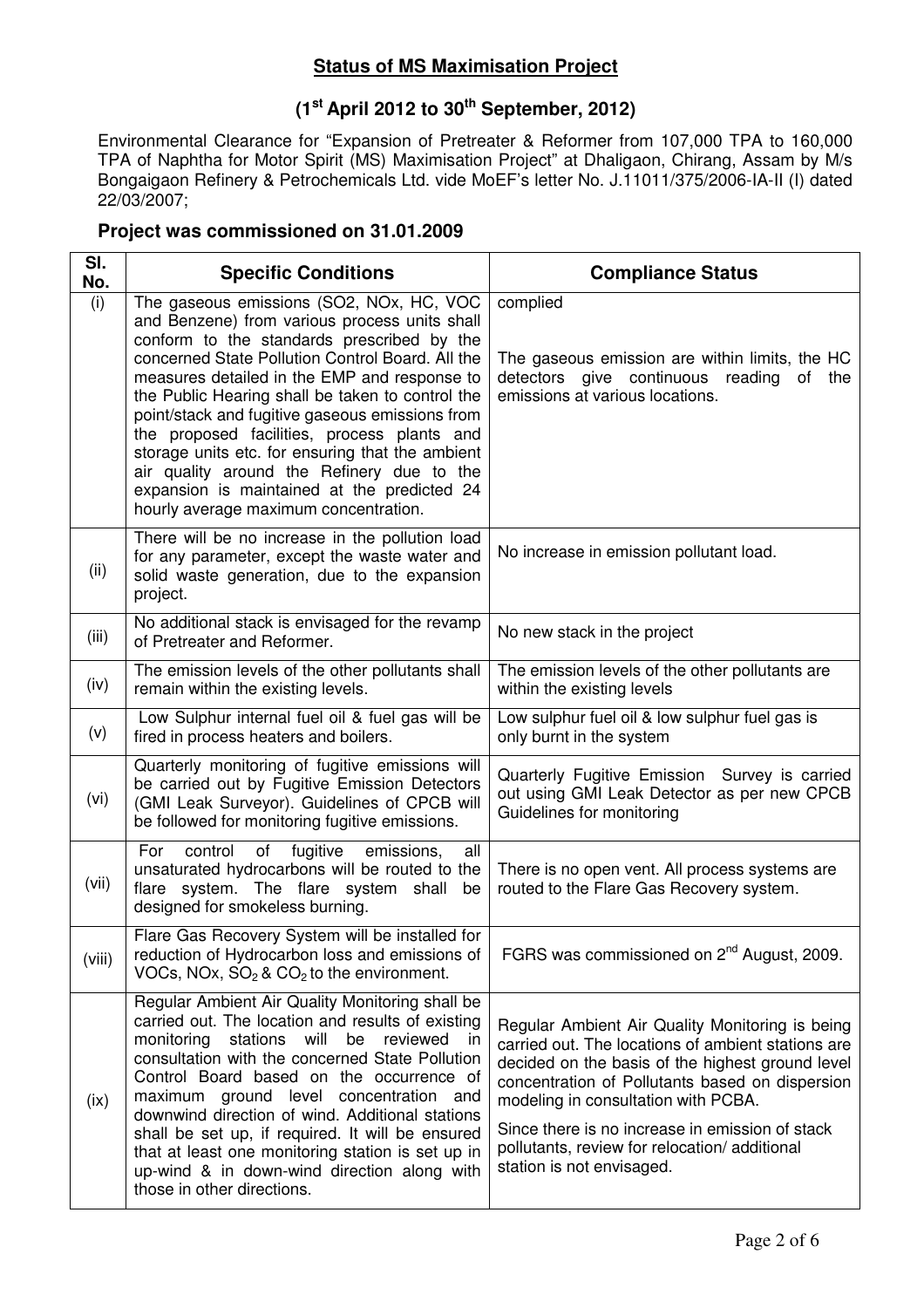| SI.<br>No.        | <b>Specific Conditions</b>                                                                                                                                                                                                                                                                                                                                                                                                                                                                                             | <b>Compliance Status</b>                                                                                                                                                                                                                                                                 |
|-------------------|------------------------------------------------------------------------------------------------------------------------------------------------------------------------------------------------------------------------------------------------------------------------------------------------------------------------------------------------------------------------------------------------------------------------------------------------------------------------------------------------------------------------|------------------------------------------------------------------------------------------------------------------------------------------------------------------------------------------------------------------------------------------------------------------------------------------|
| (x)               | Online data for air emission shall be transferred<br>to the CPCB and SPCB regularly. The<br>instruments used for ambient air quality<br>monitoring shall be calibrated regularly. The<br>monitoring protocol shall ensure continuous<br>monitoring of all the parameters.                                                                                                                                                                                                                                              | All the stacks emission (on-line) data are being<br>submitted to statutory agencies at regular<br>intervals<br>The instruments used for stacks/ ambient air<br>monitoring are being regularly calibrated and<br>monitoring is being done as per new "Effluent &<br>Emission Rules'2008". |
| (x <sub>i</sub> ) | The practice of acoustic plant design shall be<br>adopted to limit noise exposure for personnel to<br>an 8 hr time weighted average of 90 db (A).                                                                                                                                                                                                                                                                                                                                                                      | Complied.<br>Quarterly Noise survey is conducted and no<br>abnormality is noticed.                                                                                                                                                                                                       |
| (xii)             | All the Pumps and other equipment's where<br>there is a likelihood of HC leakages shall be<br>provided with LEL indicators and hydrocarbon<br>detectors. Provision for immediate isolation of<br>equipments, in case of a leakage will also be<br>made. The company shall adopt Leak Detection<br>and<br>Repair<br>(LDAR)<br>programme<br>for<br>quantification and control of fugitive emissions.                                                                                                                     | Complied<br>Additional 2 HC, 2 H <sub>2</sub> & 1 H <sub>2</sub> S detectors have<br>been installed in addition to earlier installed 3 H <sub>2</sub><br>& 6 HC detectors<br>LDAR program is being conducted quarterly in<br>accordance with New Effluent & Emission<br>Standards'2008.  |
| (xiii)            | The product loading gantry shall be connected<br>to the product sphere in closed circuit through<br>the vapor arm connected to the tanker. Data on<br>fugitive emission shall be regularly monitored<br>and records will be maintained.                                                                                                                                                                                                                                                                                | Not Applicable to this project<br>Fugitive emission survey is being conducted on<br>regular intervals and records are maintained.                                                                                                                                                        |
| (xiv)             | The company shall ensure that no halogenate<br>organic is sent to the flares. If any stream of the<br>halogenated organic are present, then the<br>respective streams may be incinerated. If there<br>are no technically feasible or economically<br>viable reduction/recovery options. Any stream<br>containing<br>organic<br>carbon, other<br>than<br>halogenated shall be connected to proper<br>flaring system, if not to a recovery device or an<br>incinerator.                                                  | There is no halogenated organic component in<br>the streams of this project.                                                                                                                                                                                                             |
| (xv)              | All new<br>standards/norms that are<br>being<br>proposed by the CPCB for Petrochemical<br>Plants and Refineries shall be applicable for the<br>proposed expansion unit. The company shall<br>conform to the process vent standards for<br>organic chemicals including non-VOCs and all<br>possible VOCs i.e. TOCs standards and<br>standards for top<br>process vent<br>priority<br>chemicals. Regular monitoring will be carried<br>out for VOC and HC and On-line monitors for<br>VOC measurements may be installed. | New Emission & Effluent Standards'2008 are<br>being complied                                                                                                                                                                                                                             |
| (xvi)             | No additional fresh water will be required for the<br>expansion project. The total requirement of 197<br>m3/hr of fresh water will be met from the<br>existing water withdrawal permissions.                                                                                                                                                                                                                                                                                                                           | Ensured.<br>No additional fresh water is being consumed in<br>this project.                                                                                                                                                                                                              |
| (xvii)            | Waste water generation after the expansion<br>project will be around 0.015 m3/hr which will be<br>treated in the existing ETP. Part of the treated<br>effluent shall be recycled and remaining shall<br>be disposed into the Tunia Nala through closed<br>pipeline.                                                                                                                                                                                                                                                    | Complied                                                                                                                                                                                                                                                                                 |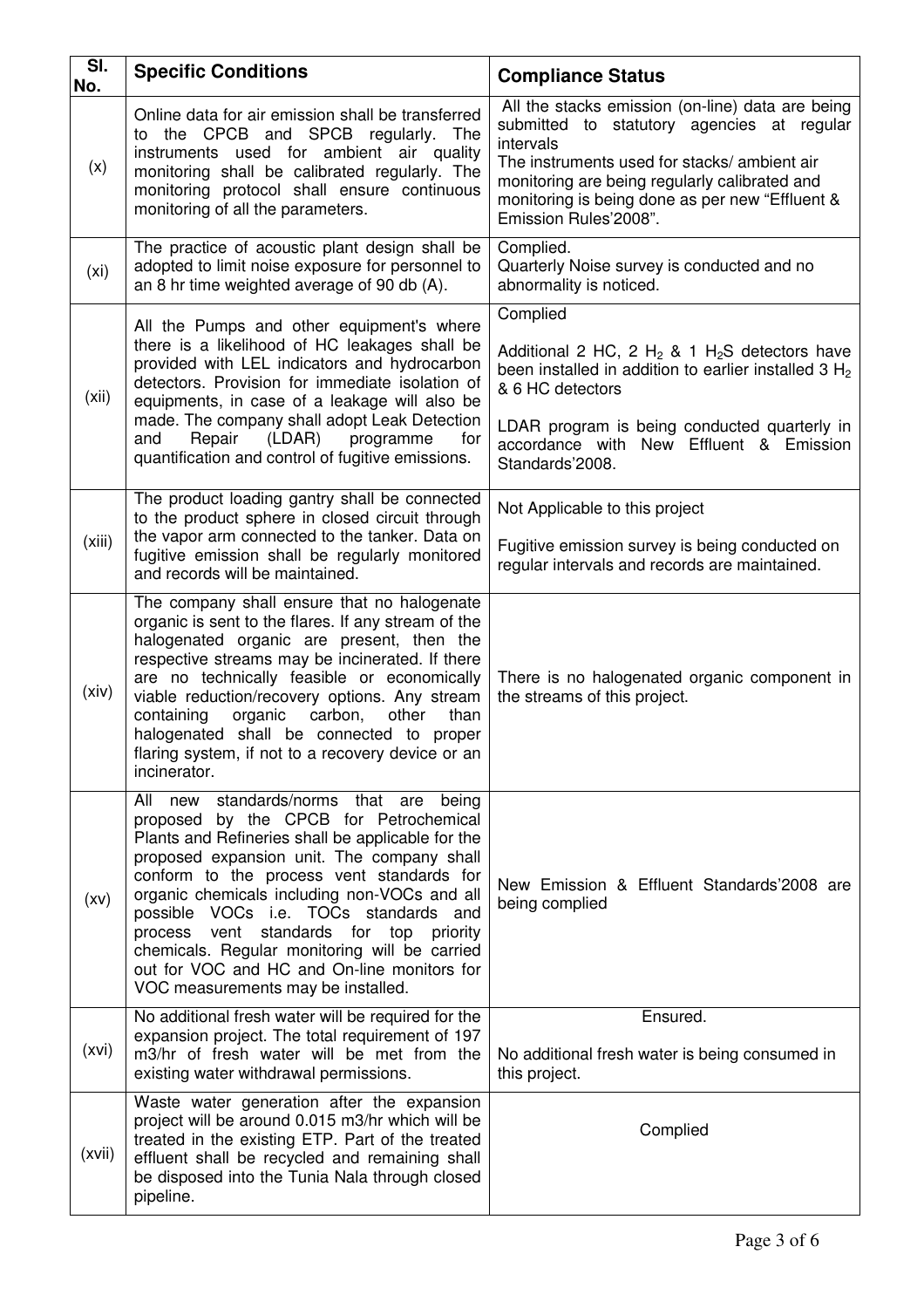| SI.<br>No. | <b>Specific Conditions</b>                                                                                                                                                                                                                                                                   | <b>Compliance Status</b>                                                                                                                                                                                                                                                                                                                                                                                                                                                 |
|------------|----------------------------------------------------------------------------------------------------------------------------------------------------------------------------------------------------------------------------------------------------------------------------------------------|--------------------------------------------------------------------------------------------------------------------------------------------------------------------------------------------------------------------------------------------------------------------------------------------------------------------------------------------------------------------------------------------------------------------------------------------------------------------------|
| (xviii)    | Regular monitoring of relevant parameters for<br>the under ground water in the surrounding<br>areas will be undertaken and the results will be<br>submitted to the relevant States Pollution<br>Control Board.                                                                               | Complied                                                                                                                                                                                                                                                                                                                                                                                                                                                                 |
| (xix)      | Solid waste generated as Pretreater and<br>Reformer Catalysts, Sulphur guard absorbent<br>and Alumina Balls will be disposed off as per<br>the authorisation from State Pollution Control<br>Board.                                                                                          | Complied                                                                                                                                                                                                                                                                                                                                                                                                                                                                 |
| (xx)       | Oily sludge shall be sent to melting pit<br>treatment for recovery of oil. The recovered oil<br>shall be recycled into the refinery system. The<br>residual sludge will be stored in HDPE lined pit<br>for disposal after treatment. The sludge will be<br>incinerated in the premises only. | Being complied                                                                                                                                                                                                                                                                                                                                                                                                                                                           |
| (xxi)      | Green belt shall be provided to mitigate the<br>effects of fugitive emissions all around the plant<br>in a minimum of 33% of the plant area in<br>consultation with DFO as per CPCB guidelines.                                                                                              | Green belt has been already existed. Almost 2/3<br>of plant area is covered with greenery.                                                                                                                                                                                                                                                                                                                                                                               |
| (xxi)      | The company shall strictly follow all the<br>recommendations mentioned in the Charter on<br>Corporate Responsibility for Environmental<br>Protection (CREP).                                                                                                                                 | Being complied                                                                                                                                                                                                                                                                                                                                                                                                                                                           |
| (xxiii)    | The Company shall harvest surface as well as<br>rainwater from rooftops of the buildings<br>proposed in the expansion project and storm<br>water drains to recharge the ground water and<br>use the same water for the various activities of<br>the project to conserve fresh water.         | BGR had implemented 8 roof top rain water<br>harvesting projects in BGR T/ship to recharge<br>the ground water table.<br>M/s Water Field Technologies, Mumbai was<br>engaged for studying and preparing the design<br>for installation of suitable Rainwater Harvesting<br>systems with collection, filtration, storage, direct<br>reuse and artificial recharging of groundwater.<br>The party submitted final report and under<br>process of implementation phase wise |
| (xxiv)     | Occupational Health<br>Surveillance<br>of<br>the<br>workers should be done on a regular basis and<br>records maintained as per the Factories Act.                                                                                                                                            | Complied                                                                                                                                                                                                                                                                                                                                                                                                                                                                 |
| (xxV)      | Company shall<br>implement<br>The<br>all<br>the<br>recommendations made in the EIA /EMP report<br>and risk assessment report.                                                                                                                                                                | All recommendation has been complied                                                                                                                                                                                                                                                                                                                                                                                                                                     |
| (xxvi)     | The company will undertake all<br>relevant<br>measures, as indicated during the Public<br>Hearing for improving the Socio-economic<br>conditions of the surrounding area.                                                                                                                    | Complied                                                                                                                                                                                                                                                                                                                                                                                                                                                                 |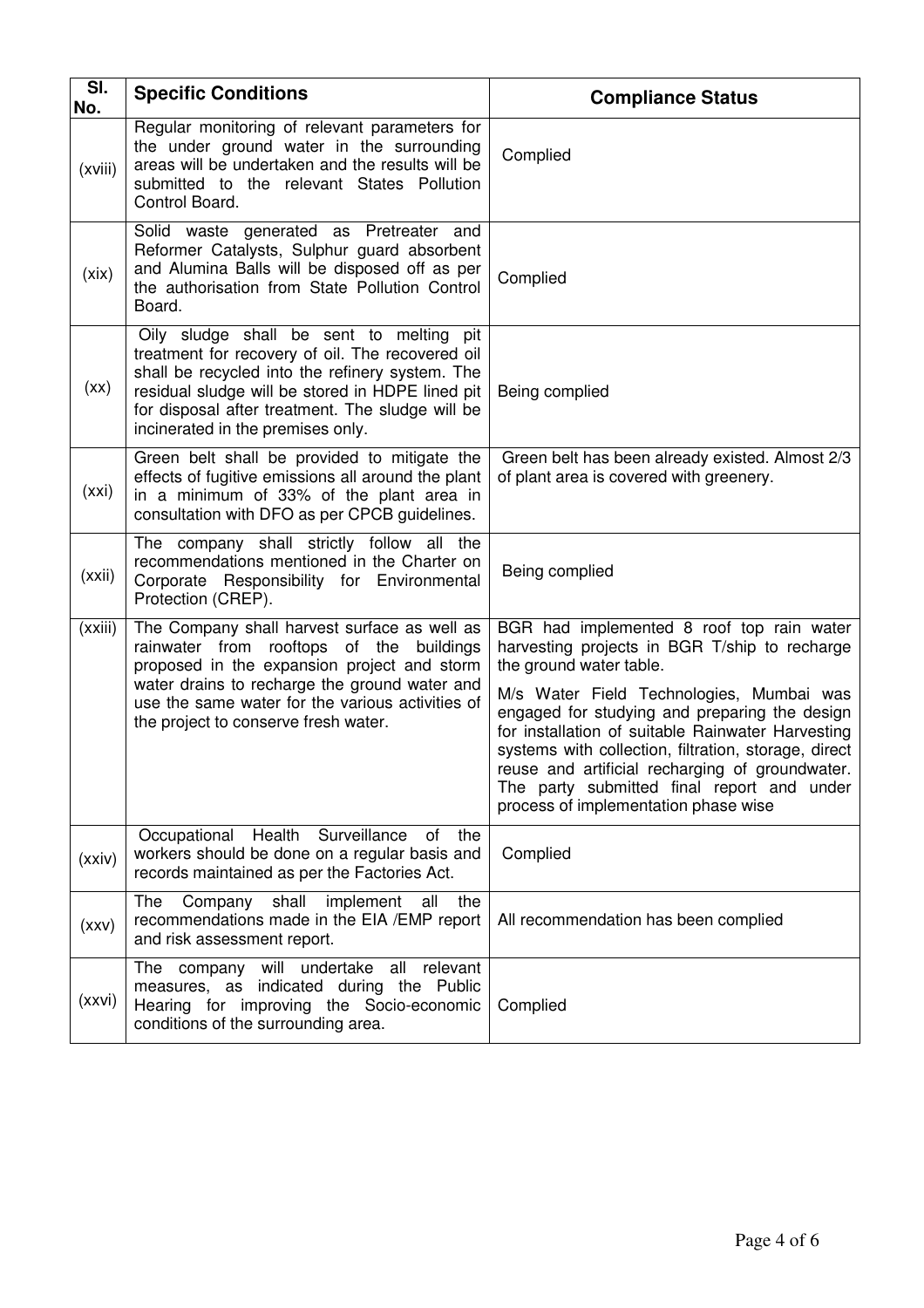# **C. GENERAL CONDITIONS**

| SI <sub>No</sub> | <b>General Conditions</b>                                                                                                                                                                                                                                                                                                                                                                                                                      | <b>Compliance status</b>                                                                                                                                                         |
|------------------|------------------------------------------------------------------------------------------------------------------------------------------------------------------------------------------------------------------------------------------------------------------------------------------------------------------------------------------------------------------------------------------------------------------------------------------------|----------------------------------------------------------------------------------------------------------------------------------------------------------------------------------|
| (i)              | The project authorities must strictly adhere to the<br>stipulations made by the concerned State Pollution<br>Control Board (SPCB) and the State Government.                                                                                                                                                                                                                                                                                    | Complied                                                                                                                                                                         |
| (ii)             | No further expansion or modifications in the plant<br>shall be carried out without prior approval of the<br>Ministry of Environment and Forests.                                                                                                                                                                                                                                                                                               | Noted                                                                                                                                                                            |
| (iii)            | At no time, the emissions should go beyond the<br>prescribed standards. In the event of failure of any<br>pollution control system adopted by the units, the<br>respective unit should be immediately put out of<br>operation and should not be restarted until the<br>desired efficiency has been achieved.                                                                                                                                   | Complied<br>Provision for emergency shutdown of unit is<br>provided                                                                                                              |
| (iv)             | Adequate number of influent and effluent quality<br>monitoring stations shall be set up in consultation<br>with the SPCB. Regular monitoring shall be carried<br>out for relevant parameters for both surface and<br>ground water.                                                                                                                                                                                                             | Complied all the stipulations made in the<br>NOC issued by SPCB. Regular monitoring of<br>all relevant parameters is being carried and<br>reports are being regularly submitted. |
| (v)              | Industrial wastewater shall be properly collected<br>and treated so as to conform to the standards<br>prescribed under GSR 422 (E) dated 19th May<br>1993 and 31st December, 1993 or as amended<br>from time to time. The treated wastewater shall be<br>utilized for plantation purpose.                                                                                                                                                      | Complied                                                                                                                                                                         |
| (vi)             | The overall noise levels in and around the plant<br>area shall be limited within the prescribed<br>standards (85 dBA) by providing noise control<br>measures including acoustic hoods, silencers,<br>enclosures etc. on all sources of noise generation.<br>The ambient noise levels should conform to the<br>standards prescribed under EPA Rules, 1989 viz.<br>75 dBA (day time) and 70 dBA (night time).                                    | Complied                                                                                                                                                                         |
| (vii)            | The project authorities must strictly comply with the<br>provisions made in Manufacture, Storage and<br>Import of Hazardous Chemicals Rules 1989 as<br>amended in 2000 for handling of hazardous<br>chemicals etc. Necessary approvals from Chief<br>Controller of Explosives must be obtained before<br>commission of the expansion project. Requisite<br>On-site and Off-site Disaster Management Plans<br>will be prepared and implemented. | Complied                                                                                                                                                                         |
| (viii)           | Authorization from the State Pollution Control<br>Board must be obtained for collections/ treatment/<br>storage/ disposal of hazardous wastes.                                                                                                                                                                                                                                                                                                 | Yes, whenever applicable                                                                                                                                                         |
| (ix)             | The project authorities will provide adequate funds<br>both recurring and non-recurring to implement the<br>conditions stipulated by the Ministry of Environment<br>and Forests as well as the State Government along<br>with the implementation schedule for all the<br>conditions stipulated herein. The funds so provided<br>should not be diverted for any other purposes.                                                                 | Funds were made available for implementing all<br>recommendations                                                                                                                |
| (x)              | The stipulated conditions will be monitored by the<br>concerned Regional Office of this Ministry / Central<br>Pollution Control Board/State Pollution Control<br>Board. A six monthly compliance report and the<br>monitored data should be submitted to them<br>regularly. It will also be displayed on the Website of<br>the Company.                                                                                                        | Complied                                                                                                                                                                         |